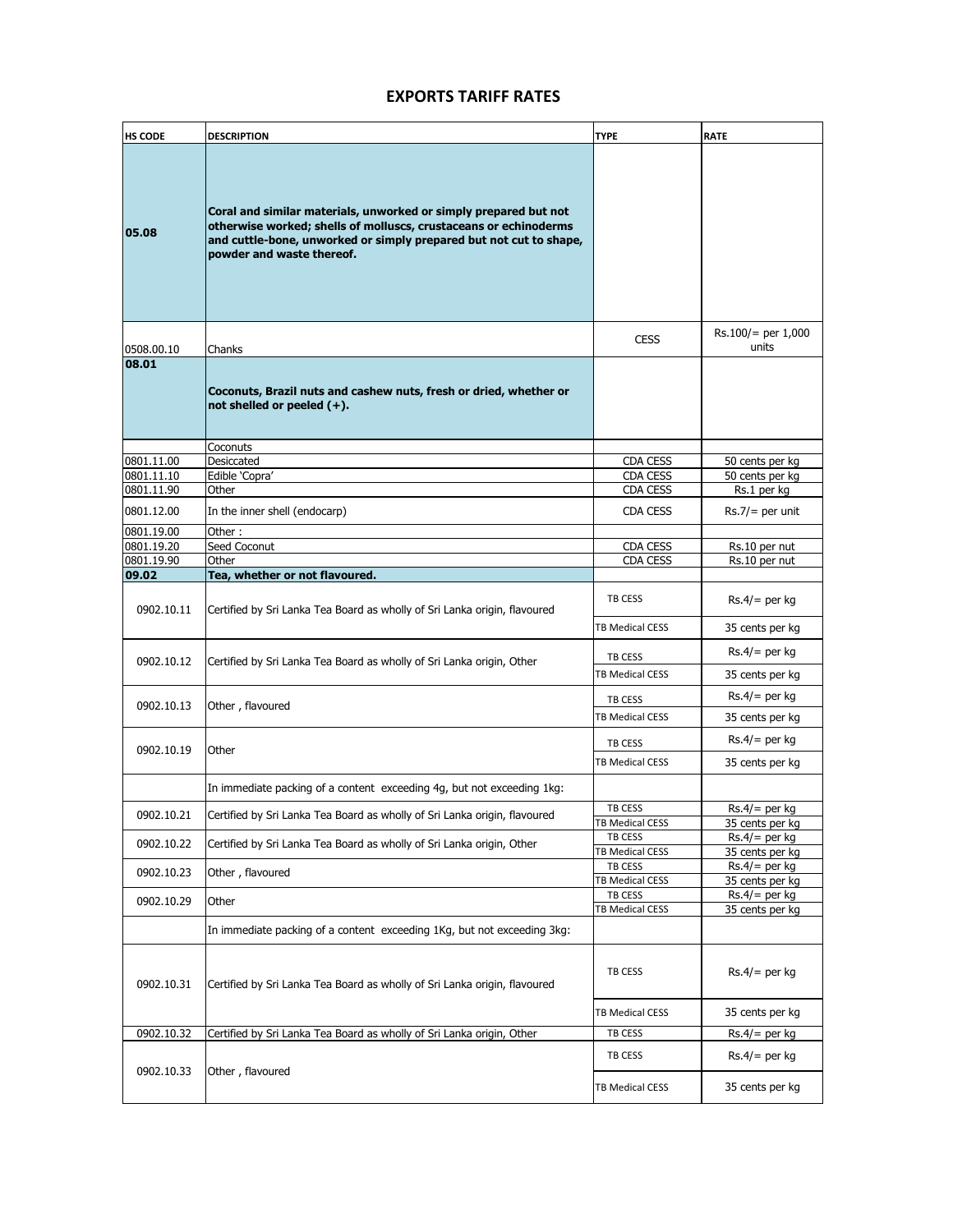| 0902.10.39 | Other                                                                      | TB CESS                           | $Rs.4/=$ per kg                                     |
|------------|----------------------------------------------------------------------------|-----------------------------------|-----------------------------------------------------|
|            |                                                                            | <b>TB Medical CESS</b>            | 35 cents per kg                                     |
| 0902.20.00 | Other green tea (not fermented):                                           | TB CESS                           | $Rs.4/=$ per kg                                     |
|            |                                                                            | <b>TB Medical CESS</b>            | 35 cents per kg                                     |
|            | In immediate packing of a content exceeding 3 kg but not exceeding 5kg:    |                                   |                                                     |
| 0902.20.11 | Certified by Sri Lanka Tea Board as wholly of Sri Lanka origin, flavoured  | TB CESS                           | $Rs.4/=$ per kg                                     |
|            |                                                                            | <b>TB Medical CESS</b>            | 35 cents per kg                                     |
| 0902.20.12 | Certified by Sri Lanka Tea Board as wholly of Sri Lanka origin, Other      | TB CESS                           | $Rs.4/=$ per kg                                     |
|            |                                                                            | <b>TB Medical CESS</b><br>TB CESS | 35 cents per kg<br>$Rs.4/=$ per kg                  |
| 0902.20.13 | Other, flavoured                                                           | <b>TB Medical CESS</b>            | 35 cents per kg                                     |
|            |                                                                            | TB CESS                           | $Rs.4/=$ per kg                                     |
| 0902.20.19 | Other                                                                      | <b>TB Medical CESS</b>            | 35 cents per kg                                     |
|            | In immediate packing of a content exceeding 5Kg, but not exceeding 10 kg:  |                                   |                                                     |
| 0902.20.21 | Certified by Sri Lanka Tea Board as wholly of Sri Lanka origin, flavoured  | TB CESS                           | $Rs.4/=$ per kg                                     |
|            |                                                                            | <b>TB Medical CESS</b>            | 35 cents per kg                                     |
| 0902.20.22 | Certified by Sri Lanka Tea Board as wholly of Sri Lanka origin, Other      | TB CESS                           | $Rs.4/=$ per kg                                     |
|            |                                                                            | TB Medical CESS                   | 35 cents per kg                                     |
| 0902.20.23 | Other, flavoured                                                           | TB CESS                           | $Rs.4/=$ per kg                                     |
|            |                                                                            | TB Medical CESS<br>TB CESS        | 35 cents per kg<br>$Rs.4/=$ per kg                  |
| 0902.20.29 | Other                                                                      | TB Medical CESS                   | 35 cents per kg                                     |
|            | Other:                                                                     |                                   |                                                     |
| 0902.20.91 | Certified by Sri Lanka Tea Board as wholly of Sri Lanka origin, flavoured  | TB CESS                           | $Rs.4/=$ per kg                                     |
|            |                                                                            | TB Medical CESS                   | 35 cents per kg                                     |
| 0902.20.92 | Certified by Sri Lanka Tea Board as wholly of Sri Lanka origin, Other      | TB CESS                           | $Rs.4/=$ per kg                                     |
|            |                                                                            | TB Medical CESS                   | 35 cents per kg                                     |
| 0902.20.93 | Other, flavoured                                                           | TB CESS                           | $\overline{\text{Rs}}.4/=\underline{\text{per kg}}$ |
|            |                                                                            | TB Medical CESS                   | 35 cents per kg                                     |
| 0902.20.99 | Other                                                                      | TB CESS<br>TB Medical CESS        | $Rs.4/=$ per kg<br>35 cents per kg                  |
|            | Black tea (fermented) and partly fermented tea, in immediate packings of a |                                   |                                                     |
| 0902.30.00 | content not exceeding 3 kg:                                                |                                   |                                                     |
|            | In immediate packing of a content not exceeding 4g:                        |                                   |                                                     |
| 0902.30.11 | Certified by Sri Lanka Tea Board as wholly of Sri Lanka origin, flavoured  | TB CESS                           | $Rs.4/=$ per kg                                     |
|            |                                                                            | TB Medical CESS                   | 35 cents per kg                                     |
| 0902.30.12 | Certified by Sri Lanka Tea Board as wholly of Sri Lanka origin, Other      | TB CESS                           | $Rs.4/=$ per kg                                     |
|            |                                                                            | TB Medical CESS                   | 35 cents per kg                                     |
| 0902.30.13 | Other, Flavoured                                                           | TB CESS                           | $Rs.4/=$ per kg                                     |
|            |                                                                            | TB Medical CESS<br>TB CESS        | 35 cents per kg<br>$Rs.4/=$ per kg                  |
| 0902.30.19 | Other                                                                      | TB Medical CESS                   | 35 cents per kg                                     |
|            |                                                                            |                                   |                                                     |
|            | In immediate packing of a content exceeding 4g but not exceeding 1 kg:     |                                   |                                                     |
| 0902.30.21 | Certified by Sri Lanka Tea Board as wholly of Sri Lanka origin, flavoured  | TB CESS                           | $Rs.4/=$ per kg                                     |
|            |                                                                            | <b>TB Medical CESS</b>            | 35 cents per kg                                     |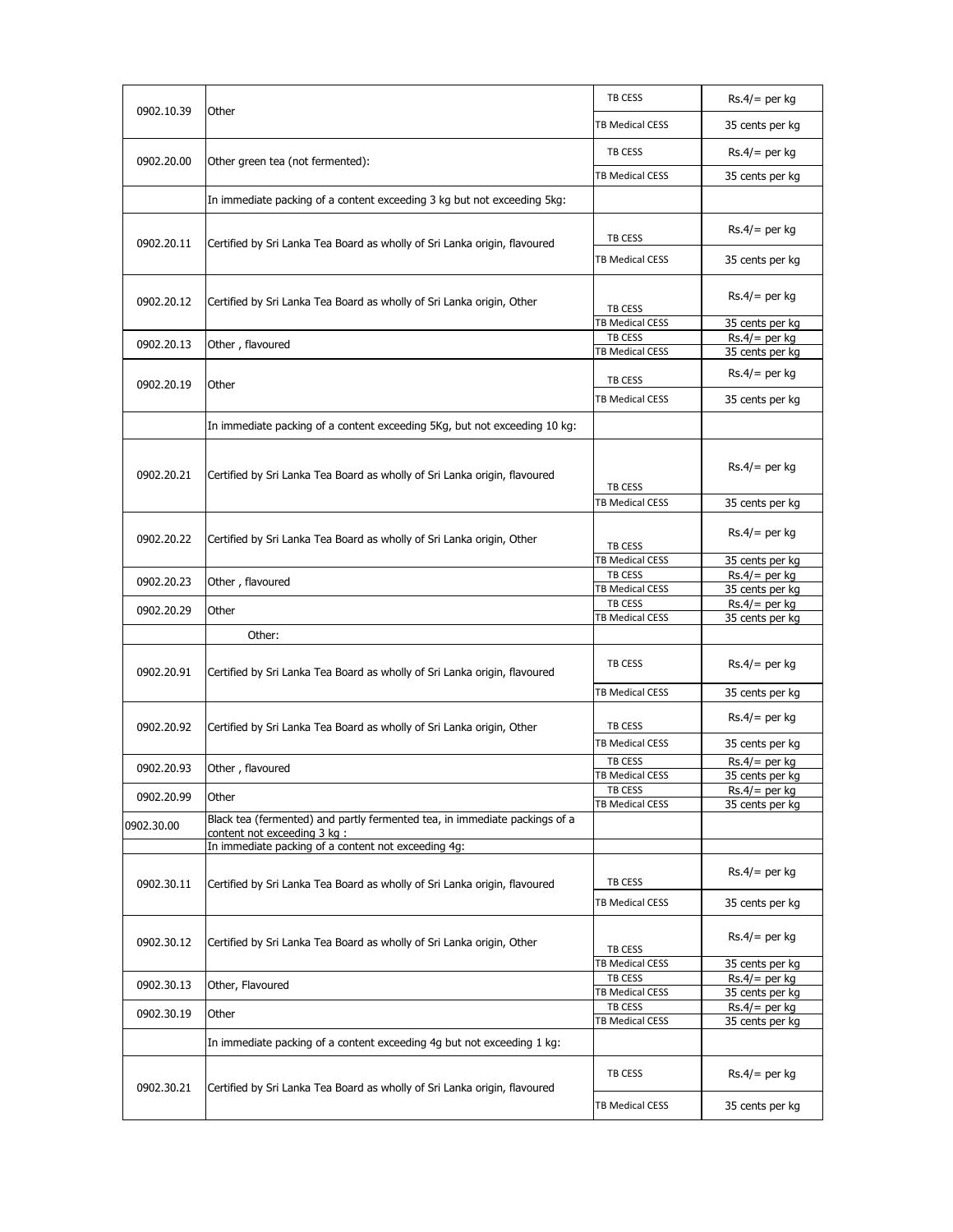| 0902.30.22 | Certified by Sri Lanka Tea Board as wholly of Sri Lanka origin, Other     | TB CESS                    | $Rs.4/=$ per kg                    |
|------------|---------------------------------------------------------------------------|----------------------------|------------------------------------|
|            |                                                                           | TB Medical CESS            | 35 cents per kg                    |
| 0902.30.23 | Other, Flavoured                                                          | TB CESS                    | $Rs.4/=$ per kg                    |
|            |                                                                           | TB Medical CESS<br>TB CESS | 35 cents per kg<br>$Rs.4/=$ per kg |
| 0902.30.29 | Other                                                                     | <b>TB Medical CESS</b>     | 35 cents per kg                    |
|            |                                                                           |                            |                                    |
|            | In immediate packing of a content exceeding 1kg but not exceeding 3 kg:   |                            |                                    |
| 0902.30.31 | Certified by Sri Lanka Tea Board as wholly of Sri Lanka origin, flavoured | TB CESS                    | $Rs.4/=$ per kg                    |
|            |                                                                           | <b>TB Medical CESS</b>     | 35 cents per kg                    |
| 0902.30.32 | Certified by Sri Lanka Tea Board as wholly of Sri Lanka origin, Other     | TB CESS                    | $Rs.4/=$ per kg                    |
|            |                                                                           | TB Medical CESS            | 35 cents per kg                    |
| 0902.30.33 | Other, Flavoured                                                          | TB CESS<br>TB Medical CESS | $Rs.4/=$ per kg<br>35 cents per kg |
|            |                                                                           | TB CESS                    | $Rs.4/=$ per kg                    |
| 0902.30.39 | Other                                                                     | TB Medical CESS            | 35 cents per kg                    |
| 0902.40.00 | Other black tea (fermented) and other partly fermented tea :              |                            |                                    |
|            | In immediate packing of a content exceeding 3Kg but not exceeding 5 Kg :  |                            |                                    |
|            |                                                                           |                            |                                    |
| 0902.40.11 | Certified by Sri Lanka Tea Board as wholly of Sri Lanka origin, flavoured | TB CESS                    | $Rs.4/=$ per kg                    |
|            |                                                                           | TB Medical CESS            | 35 cents per kg                    |
| 0902.40.12 | Certified by Sri Lanka Tea Board as wholly of Sri Lanka origin, Other     | TB CESS                    | $Rs.4/=$ per kg                    |
|            |                                                                           | TB Medical CESS            | 35 cents per kg                    |
| 0902.40.13 | Other, flavoured                                                          | TB CESS                    | $Rs.4/=$ per kg                    |
|            |                                                                           | TB Medical CESS<br>TB CESS | 35 cents per kg                    |
| 0902.40.19 | Other                                                                     | TB Medical CESS            | $Rs.4/=$ per kg<br>35 cents per kg |
|            |                                                                           |                            |                                    |
|            | In immediate packing of a content exceeding 5Kg but not exceeding 10 Kg:  |                            |                                    |
|            |                                                                           | TB CESS                    | $Rs.4/=$ per kg                    |
| 0902.40.21 | Certified by Sri Lanka Tea Board as wholly of Sri Lanka origin, flavoured | <b>TB Medical CESS</b>     | 35 cents per kg                    |
|            |                                                                           |                            |                                    |
| 0902.40.22 | Certified by Sri Lanka Tea Board as wholly of Sri Lanka origin, Other     | TB CESS                    | $Rs.4/=$ per kg                    |
|            |                                                                           | TB Medical CESS            | 35 cents per kg                    |
| 0902.40.23 | Other, flavoured                                                          | TB CESS                    | $Rs.4/=$ per kg                    |
|            |                                                                           | TB Medical CESS            | 35 cents per kg                    |
| 0902.40.29 | Other                                                                     | TB CESS                    | $Rs.4/=$ per kg                    |
|            |                                                                           | <b>TB Medical CESS</b>     | 35 cents per kg                    |
|            | Other:                                                                    |                            |                                    |
| 0902.40.91 | Certified by Sri Lanka Tea Board as wholly of Sri Lanka origin, flavoured | <b>CESS</b>                | $Rs.10/=$ per kg                   |
| 0902.40.92 | Certified by Sri Lanka Tea Board as wholly of Sri Lanka origin, Other     | <b>CESS</b>                | $Rs.10/=$ per kg                   |
| 0902.40.93 | Other, flavoured                                                          | <b>CESS</b>                | $Rs.10/=$ per kg                   |
| 0902.40.99 | Other                                                                     | <b>CESS</b>                | $Rs.10/=$ per kg                   |
| 1203.00.00 |                                                                           | CDA CESS                   | 90 cents per kg                    |
| 14.04      | Copra.<br>Vegetable products not elsewhere specified or included.         |                            |                                    |
| 1404.90.30 | Coconut shell pieces                                                      | <b>CDA CESS</b>            | 10 cents per kg                    |
| 1404.90.40 | Coconut shell powder                                                      | <b>CDA CESS</b>            | 10 cents per kg                    |
| 1404.90.50 | Coconut husk chips                                                        | CDA CESS                   | 10 cents per kg                    |
| 1404.90.60 | Coconut ekels                                                             | CDA CESS                   | 10 cents per kg                    |
|            |                                                                           |                            |                                    |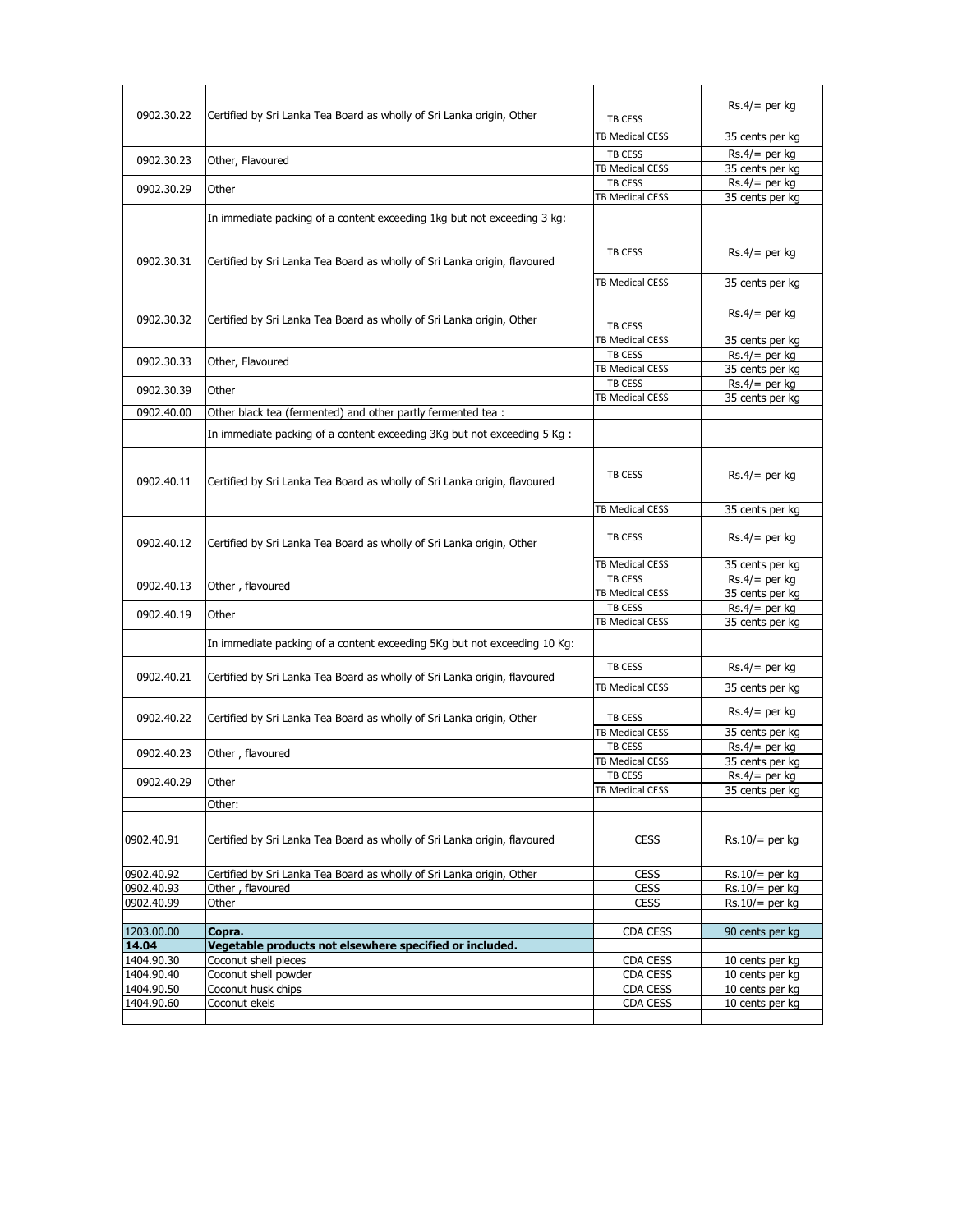| 15.13                    |                                                                                                                                  |                             |                                    |
|--------------------------|----------------------------------------------------------------------------------------------------------------------------------|-----------------------------|------------------------------------|
|                          |                                                                                                                                  |                             |                                    |
|                          | Coconut (copra), palm kernel or babassu oil and fractions thereof,                                                               |                             |                                    |
|                          | whether or not refined, but not chemically modified $(+)$ .                                                                      |                             |                                    |
|                          |                                                                                                                                  |                             |                                    |
|                          |                                                                                                                                  |                             |                                    |
|                          |                                                                                                                                  |                             |                                    |
| 1513.11.11<br>1513.11.19 | Virgin coconut oil<br>Other                                                                                                      | CDA CESS<br><b>CDA CESS</b> | 10 cents per kg<br>10 cents per kg |
|                          | Other:                                                                                                                           |                             |                                    |
| 1513.11.21               | Virgin coconut oil                                                                                                               | <b>CDA CESS</b>             | 10 cents per kg                    |
| 1513.11.29               | Other                                                                                                                            | <b>CDA CESS</b>             | 10 cents per kg                    |
| 1513.19.00               | Other :<br>In bulk                                                                                                               |                             |                                    |
| 1513.19.10<br>1513.19.90 | Other                                                                                                                            | CDA CESS<br><b>CDA CESS</b> | 10 cents per kg<br>10 cents per kg |
| 20.08                    |                                                                                                                                  |                             |                                    |
|                          | Fruit, nuts and other edible parts of plants, otherwise prepared or<br>preserved, whether or not containing added sugar or other |                             |                                    |
|                          | sweetening matter or spirit, not elsewhere specified or included.                                                                |                             |                                    |
| 2008.19.20               | Liguid coconut milk                                                                                                              | CDA CESS                    | 10 cents per kg                    |
| 2008.19.30               | Coconut milk powder                                                                                                              | CDA CESS                    | 10 cents per kg                    |
| 2008.19.40               | Coconut cream                                                                                                                    | <b>CDA CESS</b>             | 35 cents per kg                    |
| 2008.19.90               | Coconut based products                                                                                                           | <b>CDA CESS</b>             | 10 cents per kg                    |
| 21.01                    | Extracts, essences and concentrates, of coffee, tea or mate and                                                                  |                             |                                    |
|                          | preparations with a basis of these products or with a basis of coffee,                                                           |                             |                                    |
|                          | tea or mate; roasted chicory and other roasted coffee substitutes,                                                               |                             |                                    |
|                          | and extracts, essences and concentrates thereof.                                                                                 |                             |                                    |
|                          | Instant tea, certified by Sri Lanka Tea Board as wholly of Sri Lankan origin:                                                    |                             |                                    |
|                          |                                                                                                                                  | TB CESS                     | $Rs.4/=$ per kg                    |
| 2101.11.00               | Extracts, essences and concentrates                                                                                              | <b>TB Medical CESS</b>      | 35 cents per kg                    |
|                          | Preparations with a basis of extracts, essences or concentrates or with a basis                                                  | TB CESS                     | $Rs.4/=$ per kg                    |
| 2101.12.00               | of coffee                                                                                                                        | TB Medical CESS             | 35 cents per kg                    |
|                          |                                                                                                                                  |                             |                                    |
| 2101.20.11               | In immediate packing of a content not exceeding 4g                                                                               | TB CESS                     | $Rs.4/=$ per kg                    |
|                          |                                                                                                                                  | <b>TB Medical CESS</b>      | 35 cents per kg                    |
|                          |                                                                                                                                  |                             |                                    |
| 2101.20.12               | Preparations with a basis of extracts, essences or concentrates or with a basis                                                  | TB CESS                     | $Rs.4/=$ per kg                    |
|                          | of coffee                                                                                                                        | TB Medical CESS             | 35 cents per kg                    |
|                          |                                                                                                                                  |                             |                                    |
|                          |                                                                                                                                  | TB CESS                     | $Rs.4/=$ per kg                    |
| 2101.20.13               | In immidiate packing of acontent exceeding 1Kg, but not exceeding 3 Kg                                                           |                             |                                    |
|                          |                                                                                                                                  | TB Medical CESS             | 35 cents per kg                    |
|                          |                                                                                                                                  | TB CESS                     | $Rs.4/=$ per kg                    |
| 2101.20.19               | Other                                                                                                                            | TB Medical CESS             | 35 cents per kg                    |
|                          | Instant tea, Other:                                                                                                              |                             |                                    |
|                          |                                                                                                                                  |                             |                                    |
| 2101.20.91               | In immediate packing of a content not exceeding 4g                                                                               | TB CESS                     | $Rs.4/=$ per kg                    |
|                          |                                                                                                                                  | TB Medical CESS             | 35 cents per kg                    |
|                          |                                                                                                                                  |                             |                                    |
|                          |                                                                                                                                  | TB CESS                     | $Rs.4/=$ per kg                    |
| 2101.20.92               | In immediate packing of a content exceeding 4g, but not exceeding 1kg                                                            |                             |                                    |
|                          |                                                                                                                                  | TB Medical CESS             | 35 cents per kg                    |
|                          |                                                                                                                                  |                             |                                    |
|                          |                                                                                                                                  | TB CESS                     | $Rs.4/=$ per kg                    |
| 2101.20.93               | In immidiate packing of acontent exceeding 1Kg, but not exceeding 3 Kg                                                           |                             |                                    |
|                          |                                                                                                                                  | <b>TB Medical CESS</b>      | 35 cents per kg                    |
|                          |                                                                                                                                  | TB CESS                     | $Rs.4/=$ per kg                    |
| 2101.20.99               | Other                                                                                                                            | TB Medical CESS             | 35 cents per kg                    |
|                          |                                                                                                                                  |                             |                                    |
| 2208.90.10               | Coconut base arrack                                                                                                              | CDA CESS                    | Rs.3 per Litre                     |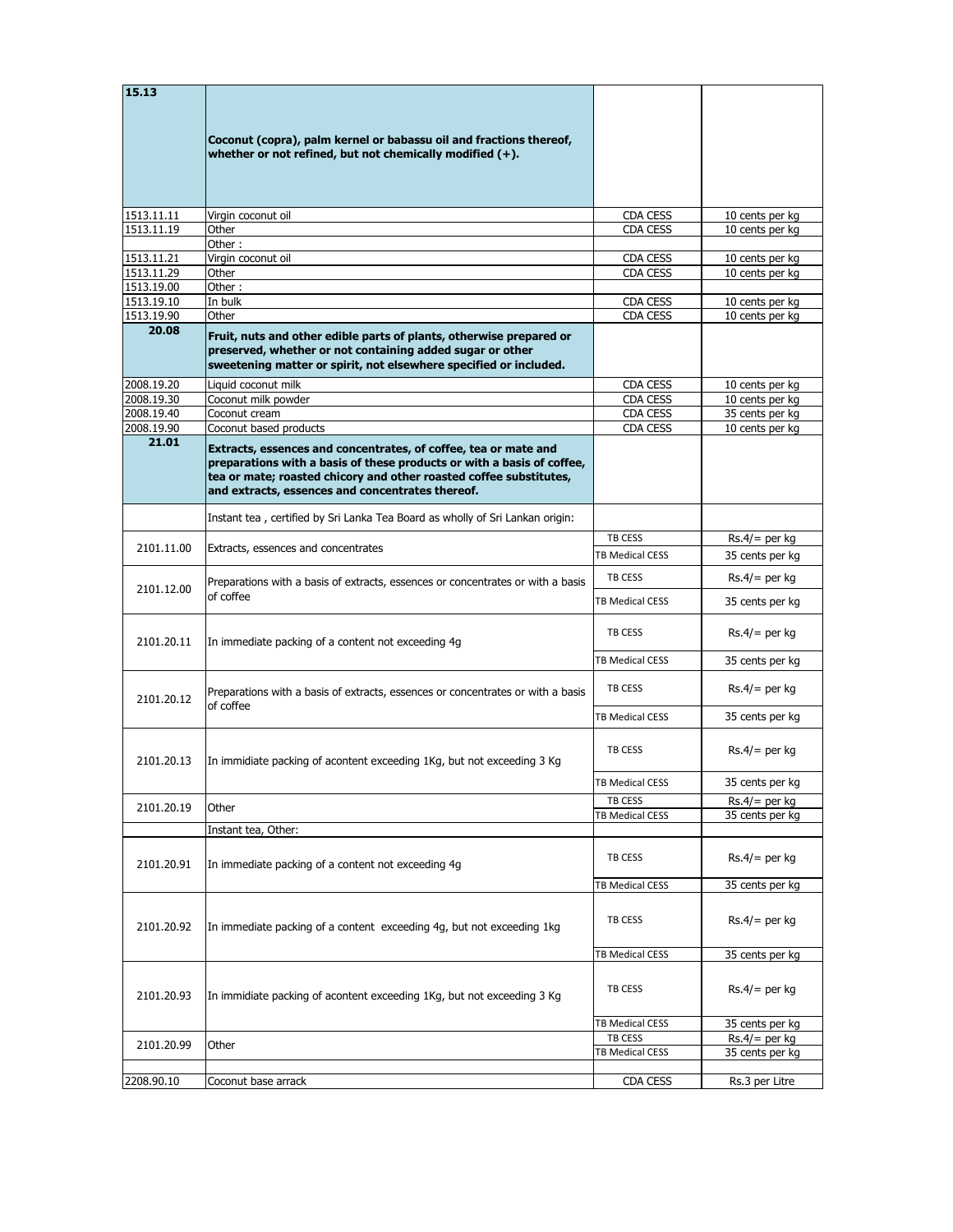| 23.02               | Bran, sharps and other residues, whether or not in the form of                                                         |                 |                                         |
|---------------------|------------------------------------------------------------------------------------------------------------------------|-----------------|-----------------------------------------|
|                     | pellets, derived from the sifting, milling or other working of cereals                                                 |                 |                                         |
|                     | or of leguminous plants.                                                                                               |                 |                                         |
| 2302.10.00          | Of maize (corn)                                                                                                        | <b>CESS</b>     | $Rs.1/=$ per kg                         |
| 2302.40.10          | Rice                                                                                                                   | <b>CESS</b>     | $Rs.1/=$ per kg                         |
| 23.06               | Oil-cake and other solid residues, whether or not ground or in the                                                     |                 |                                         |
|                     | form of pellets, resulting from the extraction of vegetable fats or                                                    |                 |                                         |
|                     | oils, other than those of heading $23.04$ or $23.05$ (+).                                                              |                 |                                         |
| 2306.50.10          | Defatted coconut                                                                                                       | CDA CESS        | 25 cents per kg                         |
| 2306.50.20          | Poonac                                                                                                                 | <b>CDA CESS</b> | 50 cents per kg                         |
| 2306.50.90          | Other                                                                                                                  | <b>CDA CESS</b> | 50 cents per kg                         |
|                     |                                                                                                                        |                 |                                         |
| 25.04               | Natural graphite.                                                                                                      |                 |                                         |
| 2504.90.10          | Waste                                                                                                                  | <b>CESS</b>     | $Rs.200/=$ per mt                       |
| 2504.90.90          | Other                                                                                                                  | <b>CESS</b>     | $Rs.10,000/=$ per mt                    |
| 25.05               | Natural sands of all kinds, whether or not coloured, other than metal                                                  |                 |                                         |
|                     | bearing sands of Chapter 26.                                                                                           |                 |                                         |
| 2505.10.00          | Silica sands and quartz sands:                                                                                         |                 |                                         |
| 2505.10.10          | Waste                                                                                                                  | <b>CESS</b>     | $Rs.1,250/=$ per mt                     |
| 2505.10.90          | Other:                                                                                                                 | <b>CESS</b>     | $Rs.1,250/=$ per mt                     |
| 2505.10.91          | Silica sands and quartz sands from rivers                                                                              | <b>CESS</b>     | $Rs.1,250$ = per mt                     |
| 2505.10.99          | Other                                                                                                                  | <b>CESS</b>     | Rs.1,250/= per mt                       |
| 2505.90.00          | Other-clayey sands including kaolinic sands and feldspahic sands                                                       | <b>CESS</b>     | $Rs.5,000/=$ per mt                     |
| 2506.10.10          | Raw vein quartz                                                                                                        | <b>CESS</b>     | $Rs.4,400/=$ per mt                     |
| 2507.00.00          | Kaolin and other kaolinic clays, whether or not calcined.                                                              | <b>CESS</b>     | $Rs.1,100/=$ per mt                     |
| 2510.10.10          | Rock phosphate                                                                                                         | <b>CESS</b>     | Rs.4,400/= per mt                       |
| 25.13               | Pumice stone; emery; natural corundum, natural garnet and other                                                        |                 |                                         |
|                     |                                                                                                                        |                 |                                         |
|                     | natural abrasives, whether or not heat-treated.<br>Emery, natural corundum, natural garnet and other natural abrasives | <b>CESS</b>     |                                         |
| 2513.20.00<br>25.16 | Granite, prophyry, basalt, sandstone and other monu-mental or                                                          |                 | $Rs.24,200/=$ per mt                    |
|                     | building stone, whether or not roughly trimmed or merely cut, by                                                       |                 |                                         |
|                     |                                                                                                                        |                 |                                         |
|                     | sawing or otherwise, into blocks or slabs of a rectangular (including                                                  |                 |                                         |
|                     | square) shape $(+)$ .<br>Granite                                                                                       |                 |                                         |
|                     |                                                                                                                        |                 | $Rs.24,000/=$ per cubic                 |
| 2516.11.00          | Crude or roughly trimmed                                                                                               | <b>CESS</b>     | meter $(m3)$                            |
| 2516.12.00          | Merely cut, by sawing or otherwise, into blocks or slabs of a rectangular                                              | <b>CESS</b>     | $Rs.12,000/=$ per cubic                 |
|                     | (including square) shape                                                                                               |                 | meter $(m3)$                            |
| 2516.20.00          | Sandstone                                                                                                              | <b>CESS</b>     | $Rs.12,000/=$ per cubic                 |
|                     |                                                                                                                        |                 | meter (m <sub>3</sub> )                 |
| 2516.90.00          | Other monumental or building stone                                                                                     | <b>CESS</b>     | $Rs.12,000/=$ per cubic<br>meter $(m3)$ |
| 25.17               | Pebbles, gravel, broken or crushed stone, of a kind commonly used                                                      |                 |                                         |
|                     | for concrete aggregates, for road metalling or for railway or other                                                    |                 |                                         |
|                     | ballast, shingle and flint, whether or not heat-treated; macadam of                                                    |                 |                                         |
|                     | slag, dross or similar industrial waste, whether or not incorporating                                                  |                 |                                         |
|                     | the materials cited in the first part of the heading; tarred macadam;                                                  |                 |                                         |
|                     | granules, chippings and powder, of stones of heading 25.15 or 25.16,                                                   |                 |                                         |
|                     | whether or not heat-treated.                                                                                           |                 |                                         |
|                     |                                                                                                                        |                 |                                         |
| 2517.49.00          | Stones Other                                                                                                           | <b>CESS</b>     | Rs.3,300/= per mt                       |
| 25.25               | Mica, including splittings; mica waste.                                                                                |                 |                                         |
| 2525.10.00          | Crude mica and mica rifted into sheets or splittings                                                                   | <b>CESS</b>     | Rs.1,100/= per mt                       |
| 2525.30.00          | Mica waste                                                                                                             | <b>CESS</b>     | $Rs.110/=$ per mt                       |
| 25.26               | Natural steatite, whether or not roughly trimmed or merely cut, by                                                     |                 |                                         |
|                     | sawing or otherwise, into blocks or slabs of a rectangular (including                                                  |                 |                                         |
|                     | square) shape; talc.                                                                                                   |                 |                                         |
| 2526.10.00          | Not crushed, not powdered                                                                                              | <b>CESS</b>     | $Rs.3,300/=$ per mt                     |
| 2526.20.00          | Crushed or powdered                                                                                                    | <b>CESS</b>     | $Rs.2,200/=$ per mt                     |
| 25.30               | Mineral substances not elsewhere specified or included.                                                                |                 |                                         |
| 2530.10.00          | Vermiculite, perlite and chlorites, unexpanded                                                                         | <b>CESS</b>     | $Rs.1,100/=$ per mt                     |
| 2530.20.00          | Kieserite, epsomite (natural magnesium sulphates)                                                                      | <b>CESS</b>     | $Rs.1,100/=$ per mt                     |
| 2530.90.10          | Natural arsenic sulphides                                                                                              | <b>CESS</b>     | $Rs.1,100/=$ per mt                     |
| 2530.90.20          | Broken concrete                                                                                                        | <b>CESS</b>     | $Rs.1,100/=$ per mt                     |
| 2530.90.90          | Other                                                                                                                  | <b>CESS</b>     | $Rs.1,100/=$ per mt                     |
| 26.14               | <b>Titanium ores and concentrates:</b>                                                                                 |                 |                                         |
| 2614.00.10          | Ilmanite                                                                                                               | <b>CESS</b>     | $Rs.1,650 = per mt$                     |
| 2614.00.20          | Rutile                                                                                                                 | <b>CESS</b>     | $Rs.2,200/=$ per mt                     |
| 2614.00.90          | Other                                                                                                                  | <b>CESS</b>     | $Rs.1,100/=$ per mt                     |
| 26.15               |                                                                                                                        |                 |                                         |
|                     | Niobium, tantalum, vanadium or zirconium ores and concentrates.                                                        |                 |                                         |
| 2615.10.00          | Zirconium ores and concentrates                                                                                        | <b>CESS</b>     | $Rs,550/=$ per mt                       |
| 2615.90.00          | Other                                                                                                                  | <b>CESS</b>     | $Rs.110/=$ per mt                       |
|                     |                                                                                                                        |                 |                                         |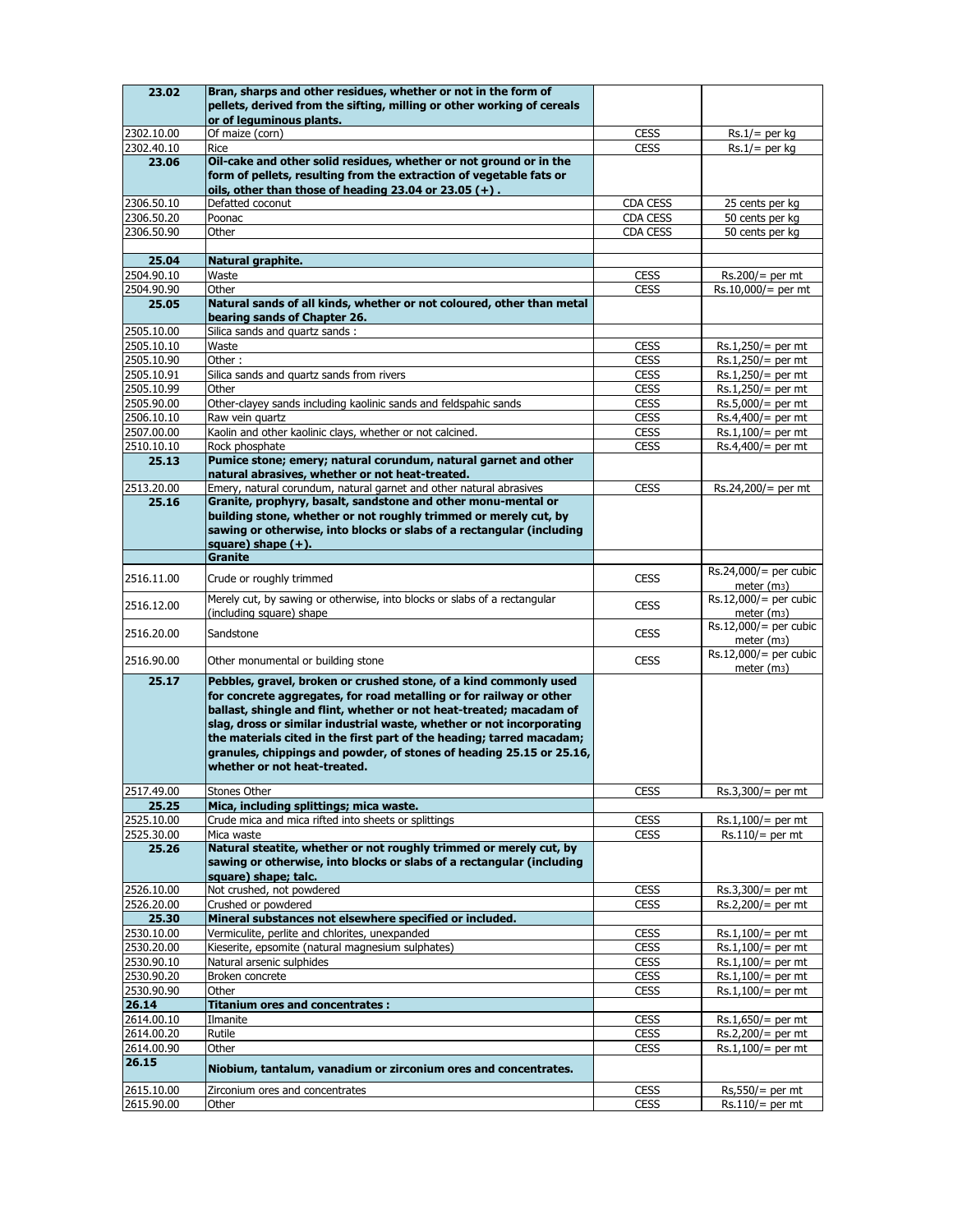| 38.02                | Activated carbon; activated natural mineral products; animal black,<br>including spent animal black.                                                                                                                                                         |                                     |                                      |
|----------------------|--------------------------------------------------------------------------------------------------------------------------------------------------------------------------------------------------------------------------------------------------------------|-------------------------------------|--------------------------------------|
| 3802.10.10 Spent     |                                                                                                                                                                                                                                                              | CDA CESS                            | 10 cents per kg                      |
|                      | Other of coconut shell:                                                                                                                                                                                                                                      |                                     |                                      |
| 3802.10.21 Granular  |                                                                                                                                                                                                                                                              | CDA CESS                            | 10 cents per kg                      |
| 3802.10.22 Powdered  | 3802.10.23 Extruded / pelletised                                                                                                                                                                                                                             | <b>CDA CESS</b><br><b>CDA CESS</b>  | 10 cents per kg<br>10 cents per kg   |
|                      | 3802.10.24 Washed and purified                                                                                                                                                                                                                               | CDA CESS                            | 10 cents per kg                      |
|                      | 3802.10.25 Chemically impregnated                                                                                                                                                                                                                            | CDA CESS                            | 10 cents per kg                      |
| 3802.10.29 Other     |                                                                                                                                                                                                                                                              | <b>CDA CESS</b>                     | 10 cents per kg                      |
|                      | 3823.19.10 Coconut fatty acid                                                                                                                                                                                                                                | <b>CDA</b>                          | 10 cents per kg                      |
| 40.01                | Natural rubber, balata, gutta-percha, guayule, chicle and similar                                                                                                                                                                                            |                                     |                                      |
|                      | natural gums, in primary forms or in plates, sheets or strip.                                                                                                                                                                                                |                                     |                                      |
|                      | 4001.10.10 Centrifuged rubber                                                                                                                                                                                                                                | <b>CESS</b>                         | $Rs.4/=$ per kg                      |
| 4001.10.90 Other     |                                                                                                                                                                                                                                                              | <b>CESS</b>                         | $Rs.4/=$ per kg                      |
|                      | Natural rubber in other forms :<br>4001.21.00 Smoked sheets :                                                                                                                                                                                                |                                     |                                      |
| 4001.21.10 R.S.S.1   |                                                                                                                                                                                                                                                              | <b>CESS</b>                         | $Rs.4/=$ per kg                      |
| 4001.21.20 R.S.S.2   |                                                                                                                                                                                                                                                              | <b>CESS</b>                         | $Rs.4/=$ per kg                      |
| 4001.21.30 R.S.S.3   |                                                                                                                                                                                                                                                              | <b>CESS</b>                         | $Rs.4/=$ per kg                      |
| 4001.21.40 R.S.S.4   |                                                                                                                                                                                                                                                              | <b>CESS</b>                         | $Rs.4/=$ per kg                      |
| 4001.21.50 R.S.S.5   |                                                                                                                                                                                                                                                              | <b>CESS</b>                         | $Rs.4/=$ per kg                      |
| 4001.21.90           | Other                                                                                                                                                                                                                                                        | <b>CESS</b>                         | $Rs.4/=$ per kg                      |
|                      | 4001.22.00 Technically specified natural rubber (TSNR)                                                                                                                                                                                                       | RC4<br><b>CESS</b>                  | RS.1.65 per 100kg<br>$Rs.4/=$ per kg |
| 4001.29.00 Other:    |                                                                                                                                                                                                                                                              |                                     |                                      |
|                      | Crepe:                                                                                                                                                                                                                                                       |                                     |                                      |
| 4001.29.11 Sole      |                                                                                                                                                                                                                                                              | <b>CESS</b>                         | $Rs.4/=$ per kg                      |
| 4001.29.12 Pale      |                                                                                                                                                                                                                                                              | <b>CESS</b>                         | $Rs.4/=$ per kg                      |
| 4001.29.13 Brown     |                                                                                                                                                                                                                                                              | <b>CESS</b>                         | $Rs.4/=$ per kg                      |
| 4001.29.14 Scrap     | 4001.29.20 Block rubber                                                                                                                                                                                                                                      | <b>CESS</b><br><b>CESS</b>          | $Rs.4/=$ per kg<br>$Rs.4/=$ per kg   |
|                      | 4001.29.30 Low nitrogen natural rubber (LNNR)                                                                                                                                                                                                                | <b>CESS</b>                         | $Rs.4/=$ per kg                      |
|                      | 4001.29.40 Deproteinized natural rubber (DPNR)                                                                                                                                                                                                               | <b>CESS</b>                         | $Rs.4/=$ per kg                      |
| 4001.29.50 MG rubber |                                                                                                                                                                                                                                                              | <b>CESS</b>                         | $Rs.4/=$ per kg                      |
| 4001.29.60 SP rubber |                                                                                                                                                                                                                                                              | <b>CESS</b>                         | $Rs.4/=$ per kg                      |
|                      | 4001.29.70 Other chemically modified form of rubber                                                                                                                                                                                                          | <b>CESS</b>                         | $Rs.4/=$ per kg                      |
| 4001.29.90 Other     |                                                                                                                                                                                                                                                              | <b>CESS</b>                         | $Rs.4/=$ per kg                      |
| 40.02                | 4001.30.00 Balata, gutta-percha, guayule, chicle and similar natural gums<br>Synthetic rubber and factice derived from oils, in primary forms or in                                                                                                          | <b>CESS</b>                         | $Rs.4/=$ per kg                      |
|                      | plates, sheets or strip; mixtures of any product of heading 40.01<br>with any product of this heading, in primary forms or in plates,<br>sheets or strip.                                                                                                    | <b>RUBBER EXPORT</b><br><b>CESS</b> | $Rs.4/=$ per kg                      |
| 40.05                | Compounded rubber, unvulcanised, in primary forms or in plates,<br>sheets or strip.                                                                                                                                                                          | <b>RUBBER EXPORT</b><br><b>CESS</b> | $Rs.4/=$ per kg                      |
| 4005.10.20           | Solutions; dispersions other than those of subheading 4005.10                                                                                                                                                                                                | <b>RUBBER EXPORT</b><br><b>CESS</b> | $Rs.4/=$ per kg                      |
|                      |                                                                                                                                                                                                                                                              | RC4                                 | RS.1.65 per 100kg                    |
| 4005.20.00           | Solutions; dispersions other than those of subheading 4005.10                                                                                                                                                                                                | <b>RUBBER EXPORT</b><br><b>CESS</b> | $Rs.4/=$ per kg                      |
|                      | Other forms (for example, rods, tubes and profile shapes) and                                                                                                                                                                                                | RC4                                 | RS.1.65 per 100kg                    |
| 40.06                | articles (for example, discs and rings), of unvulcanised rubber.                                                                                                                                                                                             | RC                                  | $Rs.4/=$ per kg                      |
| 41.01                | Raw hides and skins of bovine (including buffalo) or equine animals<br>(fresh, or salted, dried, limed, pickled or otherwise preserved, but<br>not tanned, parchment-dressed or further prepared), whether or not<br>dehaired or split.                      |                                     |                                      |
|                      | 4101.20.00 Whole hides and skins, unsplit, of a weight per skin not exceeding 8 kg when<br>simply dried, 10 kg when dry-salted, or 16 kg when fresh, wet-salted or<br>otherwise preserved                                                                    | <b>CESS</b>                         | 75% or Rs.500/= per<br>kg            |
|                      | 4101.50.00 Whole hides and skins, of a weight exceeding 16 kg                                                                                                                                                                                                | <b>CESS</b>                         | 75% or Rs.500/= per<br>kq            |
|                      | 4101.90.00 Other, including butts, bends and bellies                                                                                                                                                                                                         | <b>CESS</b>                         | 75% or Rs.500/= per<br>kg            |
| 41.02                | Raw skins of sheep or lambs (fresh, or salted, dried, limed, pickled or<br>otherwise preserved, but not tanned, parchment-dressed or further<br>prepared), whether or not with wool on or split, other than those<br>excluded by Note 1 (c) to this Chapter. |                                     |                                      |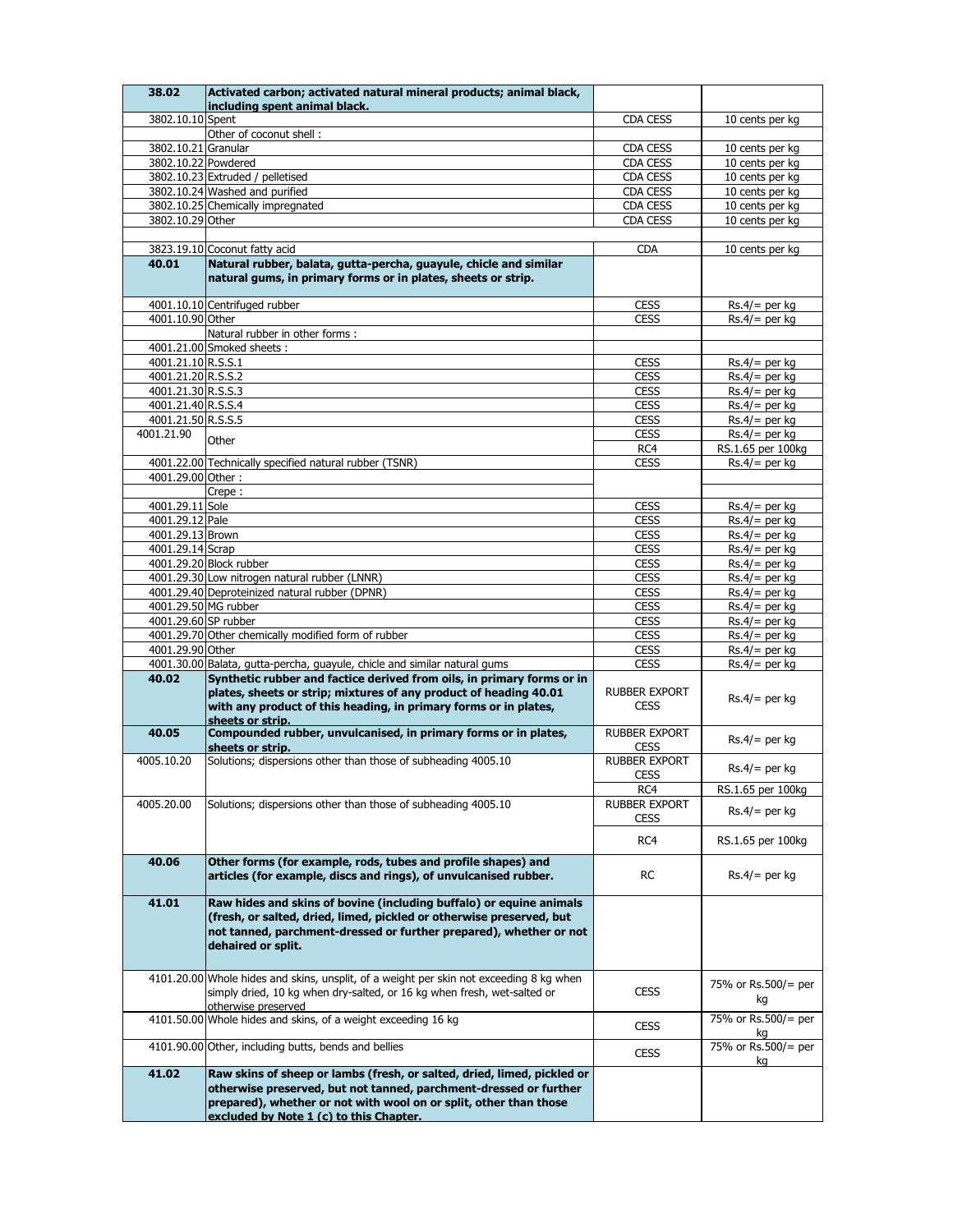|                        | 4102.10.00 With wool on                                                                                                                                                                                                                                         | <b>CESS</b>                | 75% or Rs.500/= per<br>kq                                            |
|------------------------|-----------------------------------------------------------------------------------------------------------------------------------------------------------------------------------------------------------------------------------------------------------------|----------------------------|----------------------------------------------------------------------|
|                        | Without wool on :                                                                                                                                                                                                                                               |                            |                                                                      |
| 4102.21.00 Pickled     |                                                                                                                                                                                                                                                                 | <b>CESS</b>                | 75% or Rs.500/= per<br>kg                                            |
| 4102.29.00 Other       |                                                                                                                                                                                                                                                                 | <b>CESS</b>                | 75% or Rs.500/= per<br>kq                                            |
| 41.03                  | Other raw hides and skins (fresh, or salted, dried, limed, pickled or<br>otherwise preserved, but not tanned, parchment-dressed or further<br>prepared), whether or not dehaired or split, other than those<br>excluded by Note 1 (b) or 1 (c) to this Chapter. |                            |                                                                      |
| 4103.20.00 Of reptiles |                                                                                                                                                                                                                                                                 | <b>CESS</b>                | 75% or Rs.500/= per                                                  |
| 4103.30.00 Of swine    |                                                                                                                                                                                                                                                                 | <b>CESS</b>                | $\frac{\text{kg}}{\text{75\% \text{ or Rs.}}500/\text{= per}}$<br>kg |
| 4103.90.00 Other:      |                                                                                                                                                                                                                                                                 | <b>CESS</b>                |                                                                      |
| 4103.90.10 Of sharks   |                                                                                                                                                                                                                                                                 | <b>CESS</b>                | 75% or Rs.500/= per<br>kg                                            |
| 4103.90.90 Other       |                                                                                                                                                                                                                                                                 | <b>CESS</b>                | 75% or Rs.500/= per<br>ka                                            |
| 41.04                  | Tanned or crust hides and skins of bovine (including buffalo) or<br>equine animals, without hair on, whether or not split, but not further<br>prepared.                                                                                                         |                            |                                                                      |
|                        | In the wet state (including wet-blue) :                                                                                                                                                                                                                         |                            |                                                                      |
|                        | 4104.11.10 Wet blue chrome-tanned                                                                                                                                                                                                                               | <b>CESS</b>                | 10%                                                                  |
| 4104.11.90 Other       |                                                                                                                                                                                                                                                                 | <b>CESS</b>                | 10%                                                                  |
| 4104.19.00 Other:      |                                                                                                                                                                                                                                                                 | CESS                       |                                                                      |
|                        | 4104.19.10 Wet blue chrome-tanned                                                                                                                                                                                                                               | <b>CESS</b>                | 10%                                                                  |
| 4104.19.90 Other       |                                                                                                                                                                                                                                                                 | <b>CESS</b>                | 10%                                                                  |
|                        | In the dry state (crust) :<br>4104.41.00 Full grains, unsplit; grain splits                                                                                                                                                                                     | <b>CESS</b><br>CESS        | 10%                                                                  |
| 4104.49.00 Other       |                                                                                                                                                                                                                                                                 | <b>CESS</b>                | 10%                                                                  |
| 41.05                  | Tanned or crust skins of sheep or lambs, without wool on, whether                                                                                                                                                                                               |                            |                                                                      |
|                        | or not split, but not further prepared.                                                                                                                                                                                                                         |                            |                                                                      |
|                        | 4105.10.00 In the wet state (including wet-blue)<br>4105.30.00 In the dry state (crust)                                                                                                                                                                         | <b>CESS</b><br><b>CESS</b> | 10%<br>10%                                                           |
|                        |                                                                                                                                                                                                                                                                 |                            |                                                                      |
| 41.06                  | Tanned or crust hides and skins of other animals, without wool or<br>hair on, whether or not split, but not further prepared.                                                                                                                                   |                            |                                                                      |
|                        | Of goats or kids:                                                                                                                                                                                                                                               |                            |                                                                      |
|                        | 4106.21.00 In the wet state (including wet-blue)                                                                                                                                                                                                                | <b>CESS</b>                | 25% or Rs.225/= per<br>kq                                            |
|                        | Of swine:                                                                                                                                                                                                                                                       |                            |                                                                      |
|                        | 4106.31.00 In the wet state (including wet-blue)                                                                                                                                                                                                                | <b>CESS</b>                | 25% or Rs.225/= per<br>kg                                            |
|                        | Other:                                                                                                                                                                                                                                                          |                            |                                                                      |
|                        | 4106.91.00 In the wet state (including wet-blue)                                                                                                                                                                                                                | <b>CESS</b>                | 25% or Rs.225/= per<br>kg                                            |
|                        |                                                                                                                                                                                                                                                                 |                            |                                                                      |
|                        | 4402.90.10 Coconut shell charcoal                                                                                                                                                                                                                               | CDA CESS                   | 25 cents per kg                                                      |
| 44.03                  | Wood in the rough, whether or not stripped of bark or sapwood, or<br>roughly squared $(+)$ .                                                                                                                                                                    |                            |                                                                      |
|                        | Treated with paint, stains, creosote or other preservatives :                                                                                                                                                                                                   |                            |                                                                      |
| 4403.99.00 Other       |                                                                                                                                                                                                                                                                 | <b>CESS</b>                | 15%                                                                  |
| 53.05                  | Coconut, abaca (Manila hemp or Musa textilis Nee), ramie and other<br>vegetable textile fibres, not elsewhere specified or included, raw or<br>processed but not spun; tow, noils and waste of these fibres<br>(including varn waste and garnetted stock) :     |                            |                                                                      |
|                        | Raw bristle fibre of coconut (coir) :                                                                                                                                                                                                                           |                            |                                                                      |
| 5305.00.11 Twisted     |                                                                                                                                                                                                                                                                 | CDA CESS                   | 20 cents per kg                                                      |
|                        | 5305.00.12 Not twisted                                                                                                                                                                                                                                          | CDA CESS                   | 10 cents per kg                                                      |
| 5305.00.13 Bleached    |                                                                                                                                                                                                                                                                 | CDA CESS                   | 10 cents per kg                                                      |
| 5305.00.14 Dyed        |                                                                                                                                                                                                                                                                 | CDA CESS                   | 10 cents per kg                                                      |
|                        | Raw mattress fibre of coconut (coir) :                                                                                                                                                                                                                          |                            |                                                                      |
|                        | 5305.00.21 Mixed with animal hair and not twisted                                                                                                                                                                                                               | CDA CESS                   | 20 cents per kg                                                      |
|                        | 5305.00.22 Other twisted                                                                                                                                                                                                                                        | CDA CESS                   | 20 cents per kg                                                      |
|                        | 5305.00.23 Other not twisted                                                                                                                                                                                                                                    | CDA CESS                   | 25 cents per kg                                                      |
|                        | 5305.00.30 Raw mixed fibre of coconut (coir) twisted                                                                                                                                                                                                            | CDA CESS                   | 20 cents per kg                                                      |
|                        | Raw omatt fibre of coconut (coir) :                                                                                                                                                                                                                             |                            |                                                                      |
| 5305.00.41 Twisted     | 5305.00.42 Not twisted                                                                                                                                                                                                                                          | CDA CESS<br>CDA CESS       | 20 cents per kg<br>10 cents per kg                                   |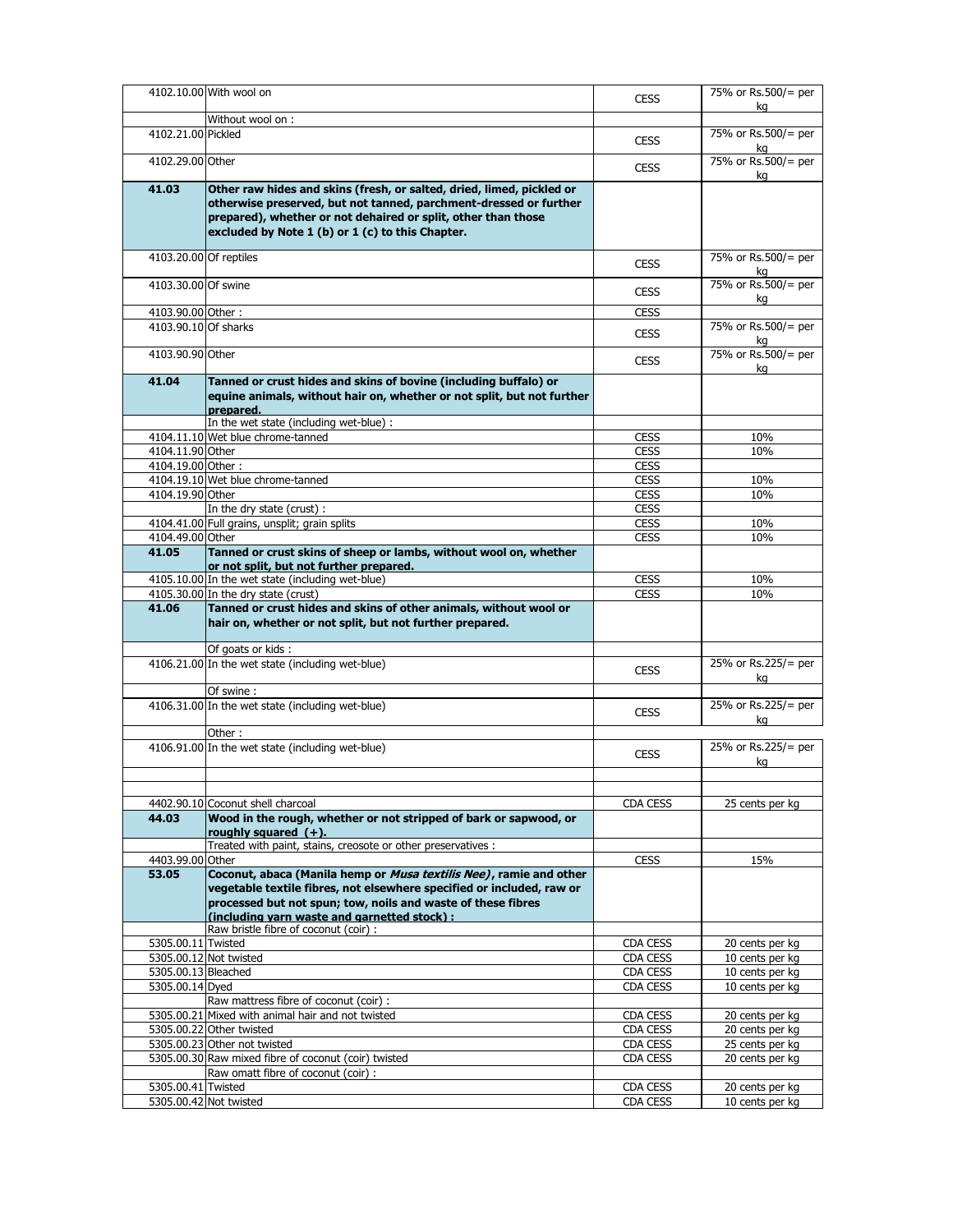| 5305.00.50 Raw fibre pith of coconut (raw format not processed)<br>Other raw fibre of coconut (coir):<br>5305.00.61 Twisted<br>CDA CESS<br>5305.00.69 Other<br>CDA CESS<br>Of coconut (coir) :<br><b>CDA CESS</b><br>5305.00.71 Moulded products for use in horticulture<br><b>CDA CESS</b><br>5305.00.72 Tow, noils and waste<br><b>CDA CESS</b><br>5305.00.79 Other<br><b>CDA CESS</b><br>5308.10.00 Coir yarn<br>CDA CESS<br>5311.00.10 Geo textiles<br>CDA CESS<br>Woven fabrics of synthetic staple fibres, containing less than 85%<br>55.14 | 20 cents per kg<br>25 cents per kg<br>25 cents per kg<br>25 cents per kg<br>25 cents per kg<br>10 cents per kg |
|----------------------------------------------------------------------------------------------------------------------------------------------------------------------------------------------------------------------------------------------------------------------------------------------------------------------------------------------------------------------------------------------------------------------------------------------------------------------------------------------------------------------------------------------------|----------------------------------------------------------------------------------------------------------------|
|                                                                                                                                                                                                                                                                                                                                                                                                                                                                                                                                                    |                                                                                                                |
|                                                                                                                                                                                                                                                                                                                                                                                                                                                                                                                                                    |                                                                                                                |
|                                                                                                                                                                                                                                                                                                                                                                                                                                                                                                                                                    |                                                                                                                |
|                                                                                                                                                                                                                                                                                                                                                                                                                                                                                                                                                    |                                                                                                                |
|                                                                                                                                                                                                                                                                                                                                                                                                                                                                                                                                                    |                                                                                                                |
|                                                                                                                                                                                                                                                                                                                                                                                                                                                                                                                                                    |                                                                                                                |
|                                                                                                                                                                                                                                                                                                                                                                                                                                                                                                                                                    |                                                                                                                |
|                                                                                                                                                                                                                                                                                                                                                                                                                                                                                                                                                    |                                                                                                                |
|                                                                                                                                                                                                                                                                                                                                                                                                                                                                                                                                                    | 10 cents per m2                                                                                                |
|                                                                                                                                                                                                                                                                                                                                                                                                                                                                                                                                                    |                                                                                                                |
| by weight of such fibres, mixed mainly or solely with cotton, of a                                                                                                                                                                                                                                                                                                                                                                                                                                                                                 |                                                                                                                |
| weight exceeding 170 g/m <sup>2</sup> .                                                                                                                                                                                                                                                                                                                                                                                                                                                                                                            |                                                                                                                |
| Unbleached or bleached :                                                                                                                                                                                                                                                                                                                                                                                                                                                                                                                           |                                                                                                                |
| 5514.19.00 Other woven fabrics<br><b>CED</b>                                                                                                                                                                                                                                                                                                                                                                                                                                                                                                       | $Rs.10/=$ per kg                                                                                               |
| Gimped yarn, and strip and the like of heading 54.04 or 54.05,<br>56.07                                                                                                                                                                                                                                                                                                                                                                                                                                                                            |                                                                                                                |
| gimped (other than those of heading 56.05 and gimped horsehair                                                                                                                                                                                                                                                                                                                                                                                                                                                                                     |                                                                                                                |
| yarn); chenille yarn (including flock chenille yarn); loop wale-yarn.                                                                                                                                                                                                                                                                                                                                                                                                                                                                              |                                                                                                                |
| 5607.90.20 Coir twine<br>CDA CESS                                                                                                                                                                                                                                                                                                                                                                                                                                                                                                                  | 10 cents per kg                                                                                                |
| 5607.90.30 Coir rope<br><b>CDA CESS</b>                                                                                                                                                                                                                                                                                                                                                                                                                                                                                                            | 10 cents per kg                                                                                                |
| Carpets and other textile floor coverings, woven, not tufted or<br>57.02                                                                                                                                                                                                                                                                                                                                                                                                                                                                           |                                                                                                                |
| flocked, whether or not made up, including "Kelem", "Schumacks",                                                                                                                                                                                                                                                                                                                                                                                                                                                                                   |                                                                                                                |
| "Karamanie" and similar hand-woven rugs.                                                                                                                                                                                                                                                                                                                                                                                                                                                                                                           |                                                                                                                |
| 5702.20.10 Mats and rugs<br>CDA CESS                                                                                                                                                                                                                                                                                                                                                                                                                                                                                                               | 10 cents per m2                                                                                                |
| 5702.20.20 Mattings<br>CDA CESS                                                                                                                                                                                                                                                                                                                                                                                                                                                                                                                    | 10 cents per unit                                                                                              |
| 5702.20.90 Other<br><b>CDA CESS</b>                                                                                                                                                                                                                                                                                                                                                                                                                                                                                                                | 10 cents per unit                                                                                              |
| Ferrous waste and scrap; remelting scrap ingots of iron or steel.<br>72.04                                                                                                                                                                                                                                                                                                                                                                                                                                                                         |                                                                                                                |
|                                                                                                                                                                                                                                                                                                                                                                                                                                                                                                                                                    |                                                                                                                |
| 7204.10.00<br>Waste and scrap of cast iron<br><b>CESS</b>                                                                                                                                                                                                                                                                                                                                                                                                                                                                                          | 10%                                                                                                            |
| Waste and scrap of alloy steel :<br><b>CESS</b>                                                                                                                                                                                                                                                                                                                                                                                                                                                                                                    |                                                                                                                |
| 7204.21.00<br>Of stainless steel<br><b>CESS</b>                                                                                                                                                                                                                                                                                                                                                                                                                                                                                                    | 10%                                                                                                            |
| 7204.29.00<br>Other<br><b>CESS</b>                                                                                                                                                                                                                                                                                                                                                                                                                                                                                                                 | 10%                                                                                                            |
| 7204.30.00<br><b>CESS</b><br>Waste and scrap of tinned iron or steel                                                                                                                                                                                                                                                                                                                                                                                                                                                                               | 10%                                                                                                            |
| Other waste and scrap:<br><b>CESS</b>                                                                                                                                                                                                                                                                                                                                                                                                                                                                                                              |                                                                                                                |
| Turnings, shavings, chips, milling waste, sawdust, filings, trimmings and<br>7204.41.00<br><b>CESS</b>                                                                                                                                                                                                                                                                                                                                                                                                                                             | 10%                                                                                                            |
| stampings, whether or not in bundles                                                                                                                                                                                                                                                                                                                                                                                                                                                                                                               |                                                                                                                |
| Other<br>7204.49.00<br><b>CESS</b>                                                                                                                                                                                                                                                                                                                                                                                                                                                                                                                 |                                                                                                                |
|                                                                                                                                                                                                                                                                                                                                                                                                                                                                                                                                                    | 10%                                                                                                            |
| 7204.50.00<br>Remelting scrap ingots<br><b>CESS</b>                                                                                                                                                                                                                                                                                                                                                                                                                                                                                                | 10%                                                                                                            |
| Iron and non-alloy steel in ingots or other primary forms (excluding<br>72.07                                                                                                                                                                                                                                                                                                                                                                                                                                                                      |                                                                                                                |
| iron of heading 72.03).                                                                                                                                                                                                                                                                                                                                                                                                                                                                                                                            |                                                                                                                |
| Containing by weight less than 0.25% of carbon :                                                                                                                                                                                                                                                                                                                                                                                                                                                                                                   |                                                                                                                |
| Of rectangular (including square) cross-section, the width measuring less than<br>7207.11.00                                                                                                                                                                                                                                                                                                                                                                                                                                                       |                                                                                                                |
| twice the thickness                                                                                                                                                                                                                                                                                                                                                                                                                                                                                                                                |                                                                                                                |
| <b>Billets</b><br>7207.11.10<br><b>CED</b><br>Other<br><b>CED</b>                                                                                                                                                                                                                                                                                                                                                                                                                                                                                  | $Rs.125/=$ per MT                                                                                              |
| 7207.11.90<br>7207.12.00<br>Other, of rectangular (other than square) cross-section<br><b>CED</b>                                                                                                                                                                                                                                                                                                                                                                                                                                                  | Rs.125/= per MT                                                                                                |
| 7207.12.10<br><b>Billets</b><br><b>CED</b>                                                                                                                                                                                                                                                                                                                                                                                                                                                                                                         | $Rs.125/=$ per MT                                                                                              |
| 7207.12.90<br>Other<br><b>CED</b>                                                                                                                                                                                                                                                                                                                                                                                                                                                                                                                  | Rs.125/= per MT                                                                                                |
| 7207.19.00<br>Other<br><b>CED</b>                                                                                                                                                                                                                                                                                                                                                                                                                                                                                                                  | $Rs.125/=$ per MT                                                                                              |
| 7207.20.00<br>Containing by weight 0.25% or more of carbon<br><b>CED</b>                                                                                                                                                                                                                                                                                                                                                                                                                                                                           |                                                                                                                |
| 7207.20.10<br><b>Billets</b><br>CED                                                                                                                                                                                                                                                                                                                                                                                                                                                                                                                | $Rs.125/=$ per MT                                                                                              |
| 7207.20.90<br>Other<br><b>CED</b>                                                                                                                                                                                                                                                                                                                                                                                                                                                                                                                  | $Rs.125/=$ per MT                                                                                              |
| 72.08<br>Flat-rolled products of iron or non-alloy steel, of a width of 600 mm                                                                                                                                                                                                                                                                                                                                                                                                                                                                     |                                                                                                                |
| or more, hot-rolled, not clad, plated or coated.                                                                                                                                                                                                                                                                                                                                                                                                                                                                                                   |                                                                                                                |
| 7208.10.00<br>In coils, not further worked than hot-rolled, with patterns in relief<br>CED                                                                                                                                                                                                                                                                                                                                                                                                                                                         | $Rs.125/=$ per MT                                                                                              |
| Other, in coils, not further worked than hot-rolled, pickled :<br><b>CED</b>                                                                                                                                                                                                                                                                                                                                                                                                                                                                       | $Rs.125$ /= per MT                                                                                             |
| 7208.25.00<br>Of a thickness of 4.75 mm or more<br><b>CED</b>                                                                                                                                                                                                                                                                                                                                                                                                                                                                                      | $Rs.125/=$ per MT                                                                                              |
| 7208.26.00<br>Of a thickness of 3 mm or more but less than 4.75 mm<br>CED                                                                                                                                                                                                                                                                                                                                                                                                                                                                          | $Rs.125/=$ per MT                                                                                              |
| 7208.27.00<br>Of a thickness of less than 3 mm<br>CED                                                                                                                                                                                                                                                                                                                                                                                                                                                                                              | $Rs.125/=$ per MT                                                                                              |
| Other, in coils, not further worked than hot-rolled :<br><b>CED</b>                                                                                                                                                                                                                                                                                                                                                                                                                                                                                | $Rs.125/=$ per MT                                                                                              |
| 7208.36.00<br>Of a thickness exceeding 10 mm<br><b>CED</b>                                                                                                                                                                                                                                                                                                                                                                                                                                                                                         | $Rs.125/=$ per MT                                                                                              |
| 7208.37.00<br>Of a thickness of 4.75 mm or more but not exceeding 10 mm<br>CED                                                                                                                                                                                                                                                                                                                                                                                                                                                                     | $Rs.125/=$ per MT                                                                                              |
| 7208.38.00<br>Of a thickness of 3 mm or more but less than 4.75 mm<br><b>CED</b>                                                                                                                                                                                                                                                                                                                                                                                                                                                                   | $Rs.125/=$ per MT                                                                                              |
| Of a thickness of less than 3 mm<br>7208.39.00<br><b>CED</b>                                                                                                                                                                                                                                                                                                                                                                                                                                                                                       | $Rs.125/=$ per MT                                                                                              |
| 7208.40.00<br>Not in coils, not further worked than hot-rolled, with patterns in relief<br><b>CED</b>                                                                                                                                                                                                                                                                                                                                                                                                                                              | $Rs.125/=$ per MT                                                                                              |
| Other, not in coils, not further worked than hot-rolled :<br><b>CED</b>                                                                                                                                                                                                                                                                                                                                                                                                                                                                            | $Rs.125/=$ per MT                                                                                              |
| 7208.51.00<br>Of a thickness exceeding 10 mm<br><b>CED</b>                                                                                                                                                                                                                                                                                                                                                                                                                                                                                         | $Rs.125$ /= per MT                                                                                             |
| 7208.52.00<br>Of a thickness of 4.75 mm or more but not exceeding 10 mm<br><b>CED</b>                                                                                                                                                                                                                                                                                                                                                                                                                                                              | $Rs.125/=$ per MT                                                                                              |
| 7208.53.00<br>Of a thickness of 3 mm or more but less than 4.75 mm<br><b>CED</b><br>7208.54.00<br>Of a thickness of less than 3 mm<br>CED                                                                                                                                                                                                                                                                                                                                                                                                          | $Rs.125/=$ per MT<br>Rs.125/= per MT                                                                           |